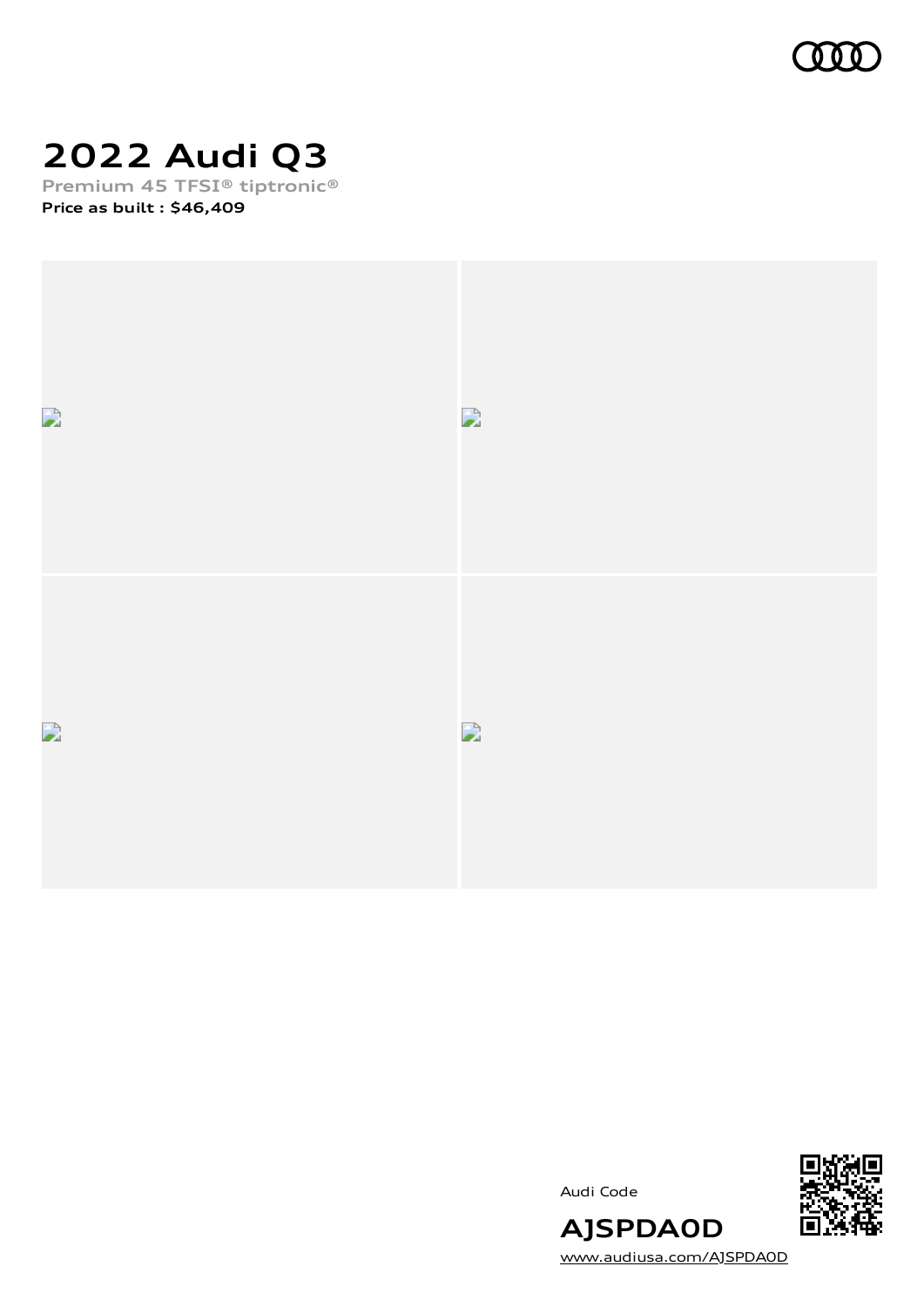### **Summary**

**Audi 2022 Audi Q3** Premium 45 TFSI® tiptronic®

**Price as buil[t](#page-10-0)** \$46,409

#### **Exterior colour**

Navarra Blue metallic

#### D

#### **Further Information**

Type of vehicle Used car Mileage 438 miles

**Warranty**

#### **Interior colour**

Seats Okapi Brown Dashboard Black Carpet Black Headliner Black

### AJSPDA0D

**Audi Code**

**Your configuration on www.audiusa.com** [www.audiusa.com/AJSPDA0D](https://www.audiusa.com/AJSPDA0D)

No

**Commission number** f999eaaf0a0e09af5ebc

#### **Technical Specifications**

Engine type 2.0-liter four-cylinder Displacement/Bore and 1,984/82.5 x 92.8 cc/mm stroke Max. output 228 HP Torque 251 lb-ft@rpm Top track speed [1](#page-10-0)30 mph $<sup>1</sup>$ </sup> Acceleration (0 - 60 mph) 7.0 seconds Recommended fuel Regular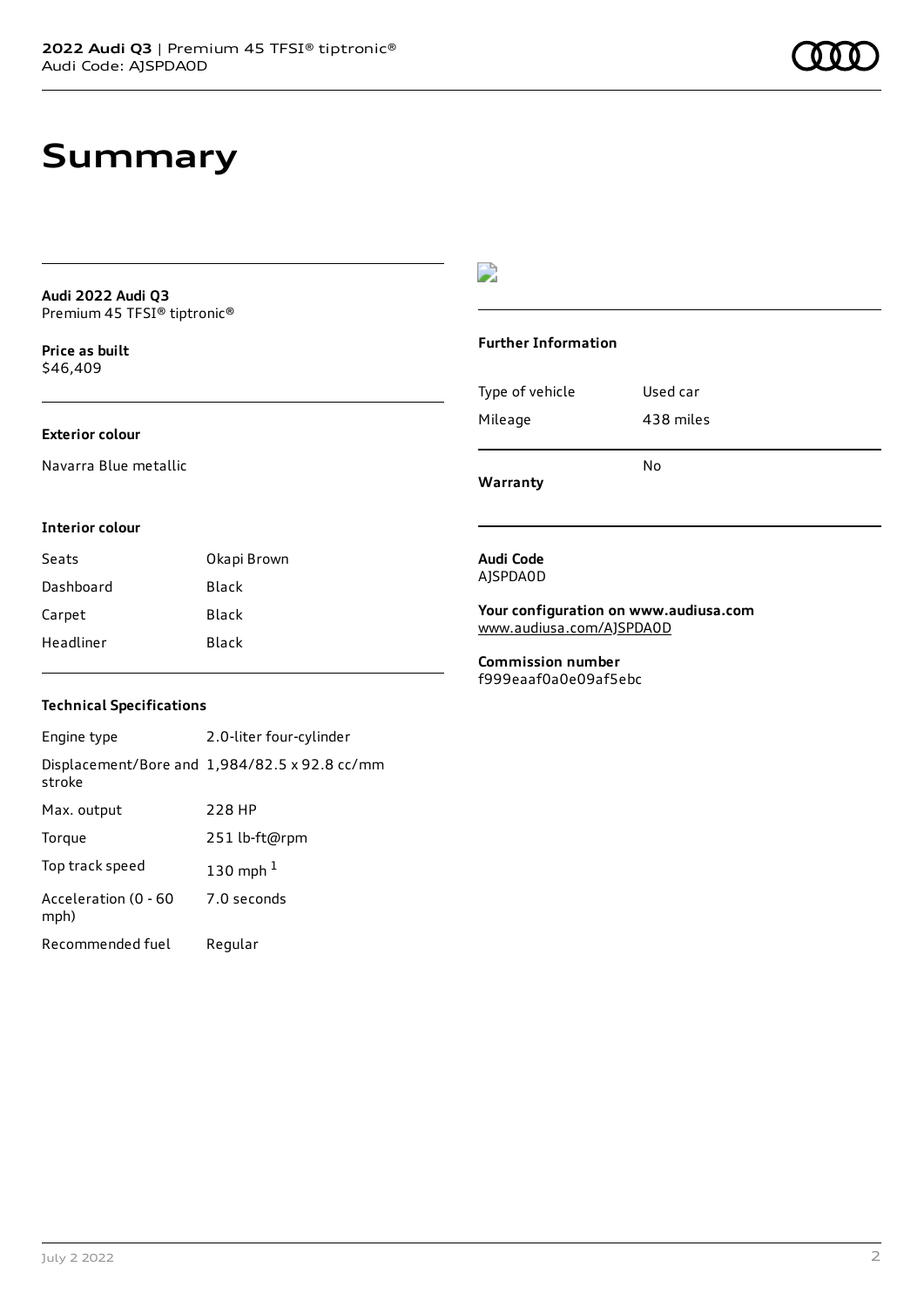**Equipment**

Navarra Blue metallic

Garage door opener (Homelink®)

Audi advanced key - keyless start, stop and entry

Power-folding, auto-dimming, electrically-adjustable, heated exterior mirrors with memory

19" 5-double-spoke dynamic design wheels

Convenience package

Auto-dimming frame-less interior rear view mirror with digital compass

SiriusXM® with 90-day All Access trial subscription







1<sup>t</sup> HomeLink.



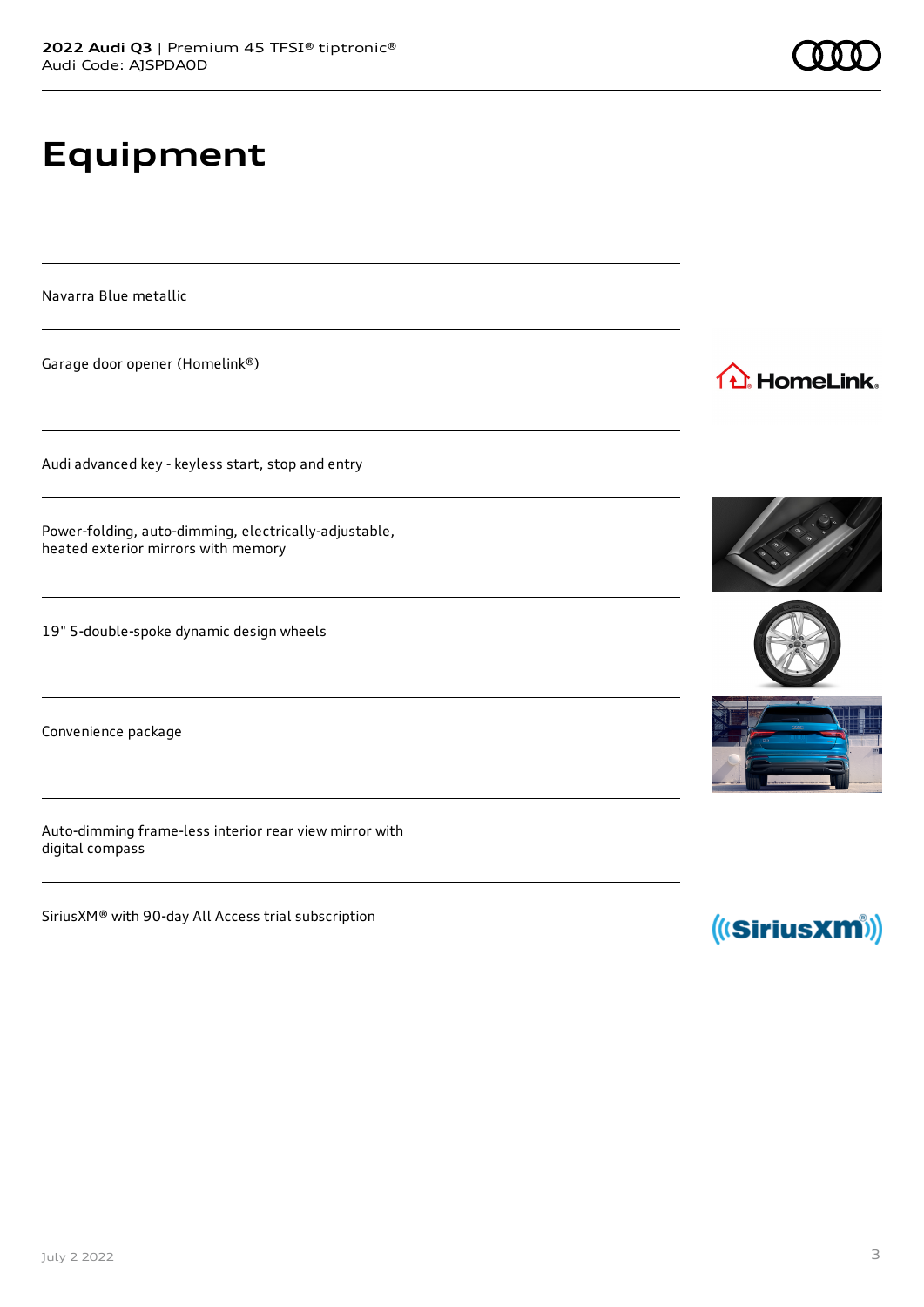| 4UB             | Driver and front-passenger advanced airbags                     |
|-----------------|-----------------------------------------------------------------|
| 1AS             | Electronic stability program (ESP) with<br>offroad mode         |
| UH1             | Electromechanical parking brake                                 |
| 8T2             | Cruise control system                                           |
| 6Y <sub>2</sub> | Top speed electronically limited to 130 mph                     |
| 4H <sub>5</sub> | Electronic rear child door locks                                |
| 1 N 7           | Progressive steering                                            |
| 7K6             | Tire-pressure monitoring system                                 |
| 4X3             | Advanced Airbag Protection System                               |
| 8N6             | Light/rain sensor                                               |
| 3B7             | Lower Anchors and Tethers for Children<br>(LATCH) in rear seats |
|                 |                                                                 |

#### **Exterior**

| 1D8 | Provision for towing bracket             |
|-----|------------------------------------------|
| 1S1 | Vehicle tool kit and vehicle jack        |
| 3S1 | Aluminum roof rails                      |
| 511 | Tailgate roof spoiler                    |
| 8FX | LED headlights                           |
| 8TB | Rear fog lights                          |
| 8VM | LED taillights with dynamic turn signals |
| 47B | Aluminum exterior window surrounds       |
|     |                                          |

#### **Interior**

| QE1 | Storage package             |
|-----|-----------------------------|
| Q11 | Alu-optic interior elements |

#### **Interior**

| 3FU             | Power panoramic sunroof                                         |
|-----------------|-----------------------------------------------------------------|
| VT5             | S line® aluminum, illuminated door sills                        |
| 6NQ             | Black cloth headliner                                           |
| KH <sub>5</sub> | Three-zone automatic climate control<br>system                  |
| <b>QQ0</b>      | Interior lighting                                               |
| 1 XX            | Three-spoke, multifunction steering wheel<br>with shift paddles |
| 7HC             | Leatherette armrests                                            |
| 6E3             | Front center armrest                                            |
| 4E7             | Power tailgate                                                  |
| 5KR             | Split-folding 40/20/40 rear seatbacks                           |
| N1M             | Leather seat surfaces                                           |
| 4A3             | Heated front seats                                              |
| 5TE             | Aluminum Spectrum inlays                                        |

#### **Infotainment and Driver Assistance**

÷.

| UG5 | Hill descent control                                                                     |
|-----|------------------------------------------------------------------------------------------|
| 6K2 | Audi pre sense <sup>®</sup> front                                                        |
| 2H6 | Audi drive select                                                                        |
| 7X2 | Parking system plus (front and rear acoustic<br>sensors)                                 |
| 7W1 | Audi pre sense® basic                                                                    |
| UI2 | Audi smartphone interface including wireless<br>Apple CarPlay® and Google™ Android Auto™ |
|     | for compatible devices                                                                   |
| KA2 | Rear view camera                                                                         |
| 8G1 | High beam assist                                                                         |
| 9VD | Audi sound system                                                                        |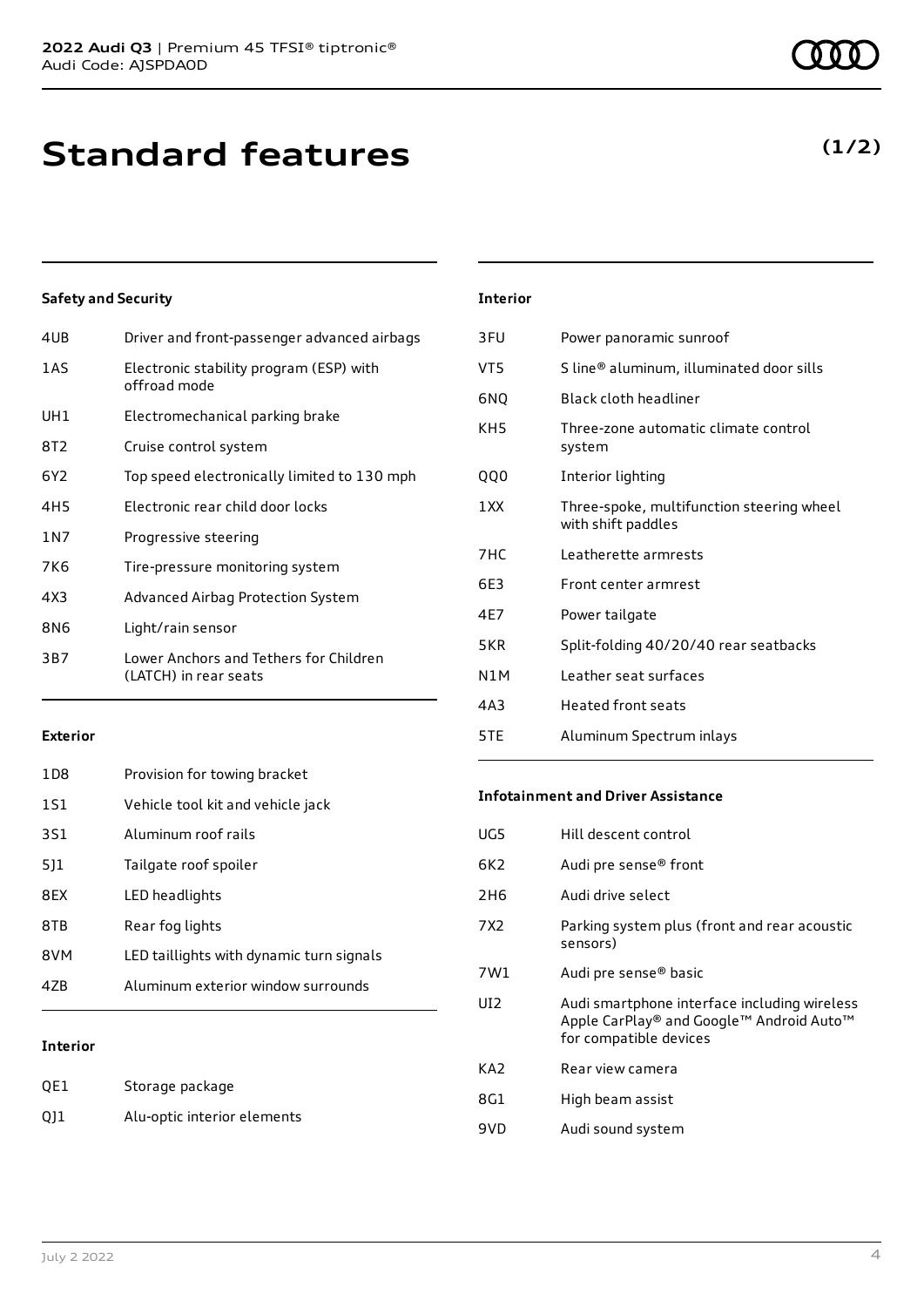## **Standard features**

#### **Infotainment and Driver Assistance**

- 9S0 10.25" Digital instrument cluster
- I8W MMI® touch with 8.8" display
- QH1 Voice dialogue system
- 6I3 Lane departure warning
- 9ZX BLUETOOTH wireless technology preparation for mobile phone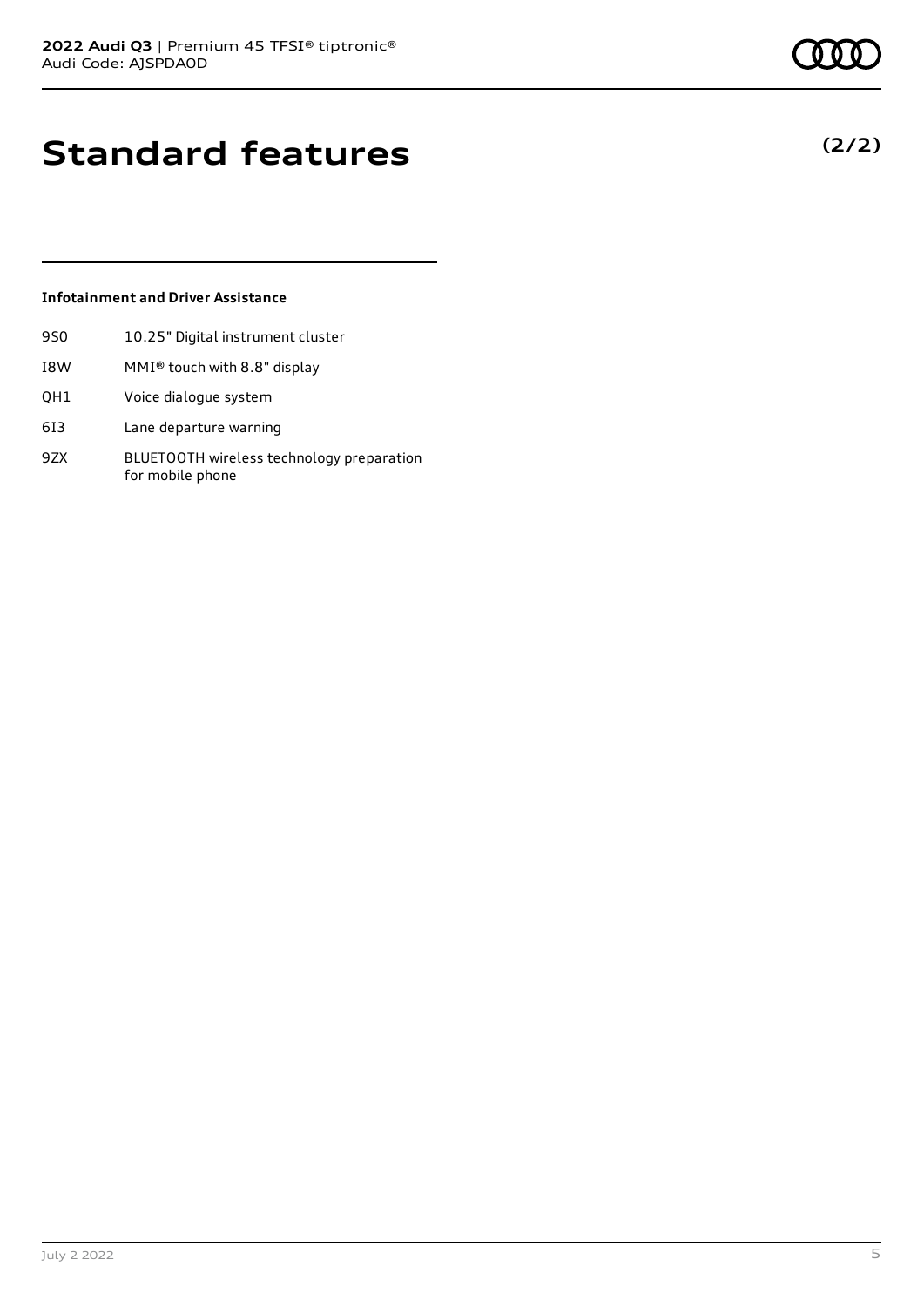# **Dealer remarks**

\*AWD, \*CONVENIENCE PACKAGE, \*PANORAMIC ROOF, \*LEATHER INTERIOR, \*HEATED SEATS, \*BLUETOOTH STREAMING, \*19WHEEL PACKAGE.

Clean CARFAX. 2022 Audi Q3 Premium S line quattro 8-Speed Automatic with Tiptronic

Odometer is 4482 miles below market average!

Call and schedule your test drive today 314-301-1712. We are located just East of 270 on 11830 Olive Blvd, Creve Coeur Mo 63141.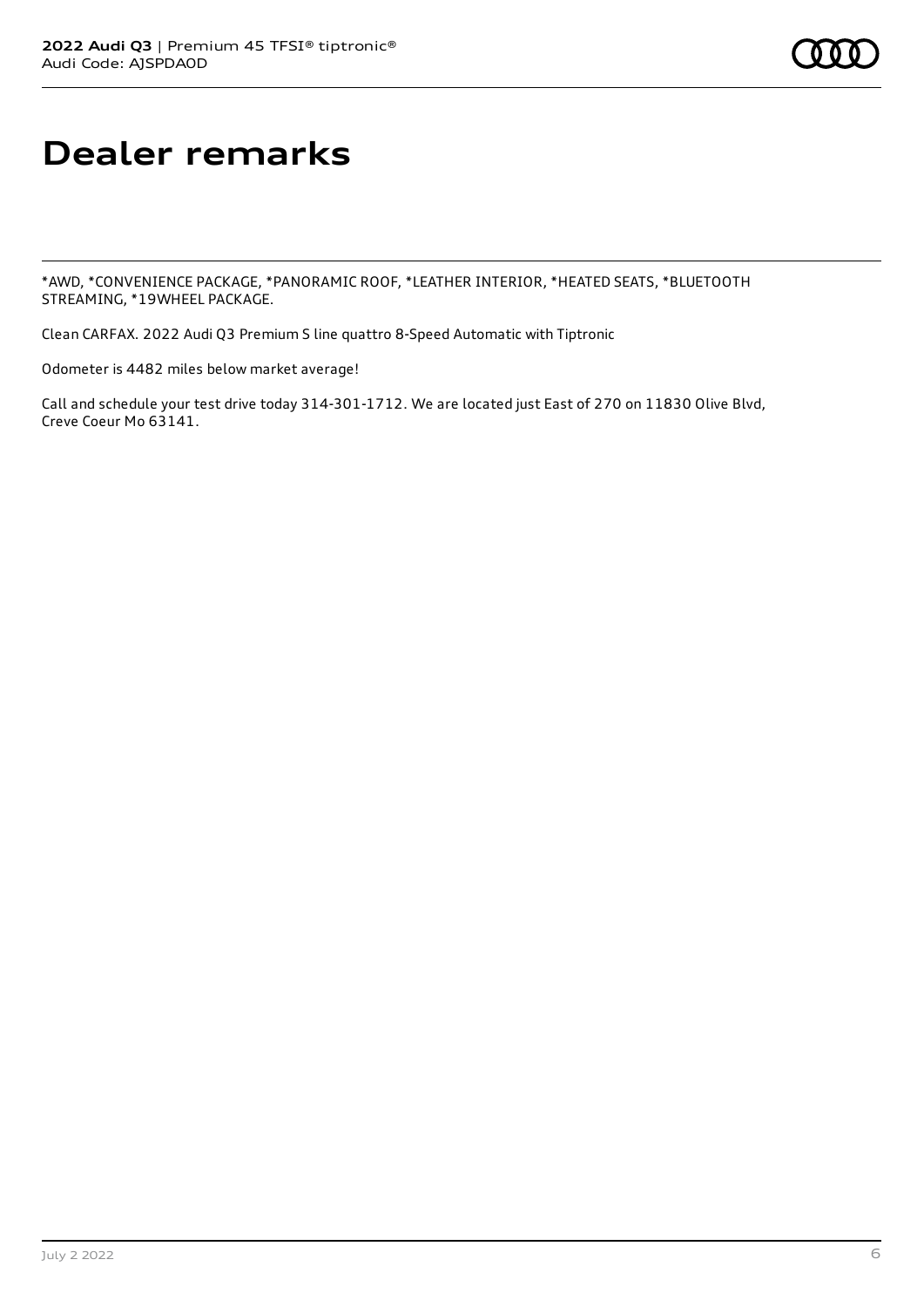## **Technical Specifications**

#### **Engineering | Performance**

| Engine type                                 | 2.0-liter four-cylinder                                               |
|---------------------------------------------|-----------------------------------------------------------------------|
| Power Level                                 | 45                                                                    |
| Max. output                                 | 228 HP                                                                |
| Displacement                                | 2.01                                                                  |
| Torque                                      | 251 lb-ft@rpm                                                         |
| Valvetrain                                  | 16-valve DOHC with Audi valvelift<br>system and variable valve timing |
| Acceleration (0 - 60<br>mph)                | 7.0 seconds                                                           |
| Engine block                                | Cast-iron                                                             |
| Induction/fuel injection Turbocharged/TFSI® |                                                                       |
| Cylinder head                               | Aluminum-alloy                                                        |
| stroke                                      | Displacement/Bore and 1,984/82.5 x 92.8 cc/mm                         |
| Top track speed <sup>1</sup>                | $130$ mph                                                             |

| Suspension                       |                                                          |
|----------------------------------|----------------------------------------------------------|
| Front axle                       | Five-link independent                                    |
| Rear axle                        | Five-link independent                                    |
|                                  |                                                          |
| <b>Brakes</b>                    |                                                          |
| Front brakes                     | 13.4 (ventilated disc) in                                |
| Rear brakes                      | 12.2 (ventilated disc) in                                |
| Parking brake                    | Electromechanical                                        |
|                                  |                                                          |
| <b>Body</b>                      |                                                          |
| Material                         | Multi-material body construction<br>(steel and aluminum) |
| Corrosion protection             | Multistep anti-corrosion protection                      |
|                                  |                                                          |
| <b>Exterior Measurements</b>     |                                                          |
| Height                           | 62.9 in                                                  |
| Overall width without<br>mirrors | 72.8 in                                                  |
| Length                           | 176.6 in                                                 |
| Wheelbase                        | 105.5 in                                                 |
| Drag coefficient                 | $0.36$ Cw                                                |
| Overall width with<br>mirrors    | 79.7 in                                                  |
| Track rear                       | 61.9 in                                                  |
| <b>Track front</b>               | 62.2 in                                                  |

Curb weight 3,916 lb

### **Transmission | Drivetrain** Drivetrain type quattro<sup>®</sup> all-wheel drive

| Transmission | Eight-speed Tiptronic <sup>®</sup> automatic |
|--------------|----------------------------------------------|
|              | transmission                                 |

#### **Steering**

| Steering type                             | Electromechanical power steering<br>system |
|-------------------------------------------|--------------------------------------------|
| Turning diameter, curb-38.4 ft<br>to-curb |                                            |

**(1/2)**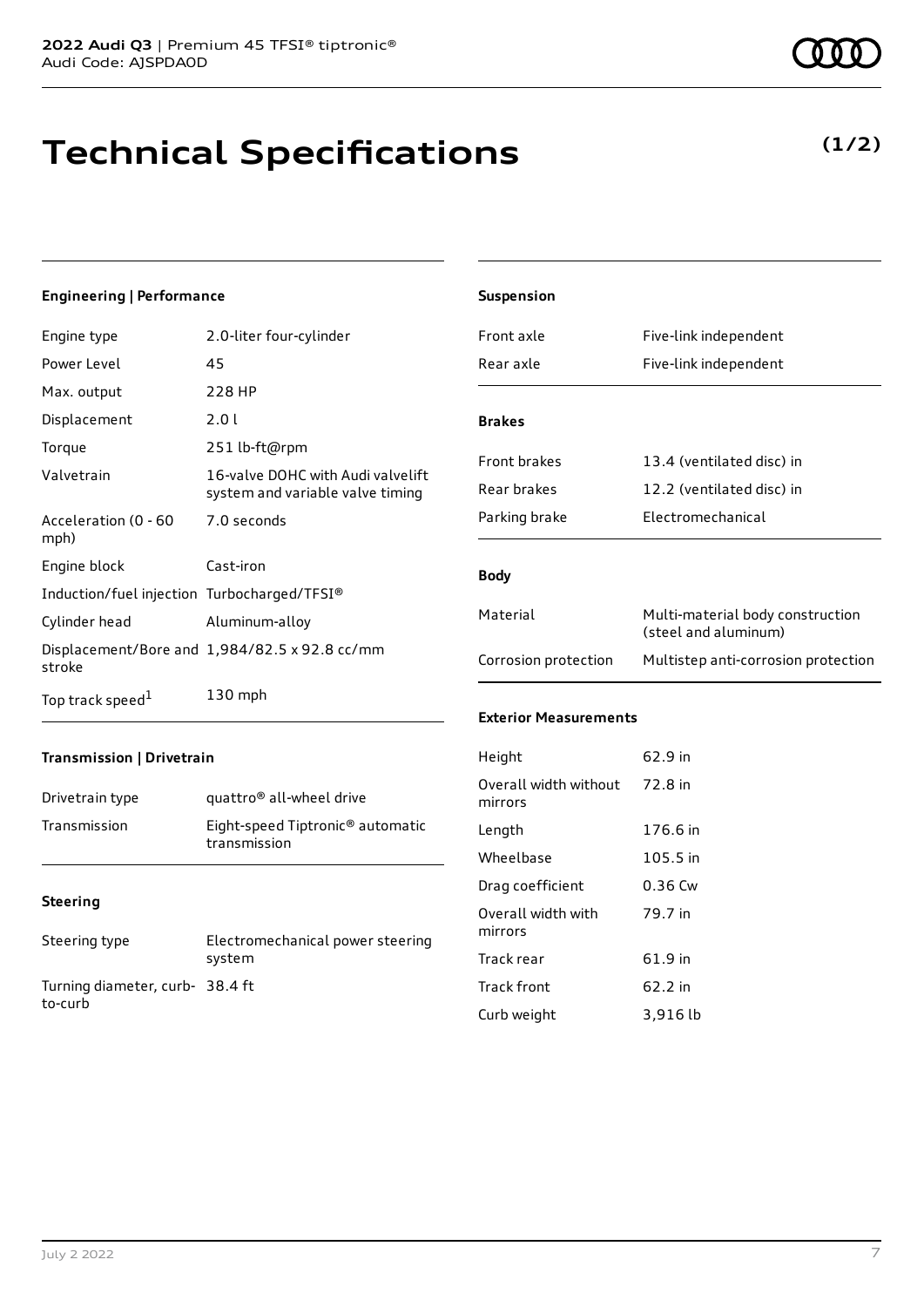## **Technical Specifications**

#### **Interior measurements**

| Seating capacity                          | 5                      |
|-------------------------------------------|------------------------|
| Head room with middle 37.6 in<br>sunroof  |                        |
| Head room with front<br>sunroof           | 39.6 in                |
| Shoulder room, front                      | 56.7 in                |
| Leg room, middle                          | 36.1 in                |
| Shoulder room, middle                     | $55.1$ in              |
| Leg room, front                           | 40.0 in                |
| Cargo volume, rear<br>seatbacks up/folded | 23.7/48.0 cu ft, cu ft |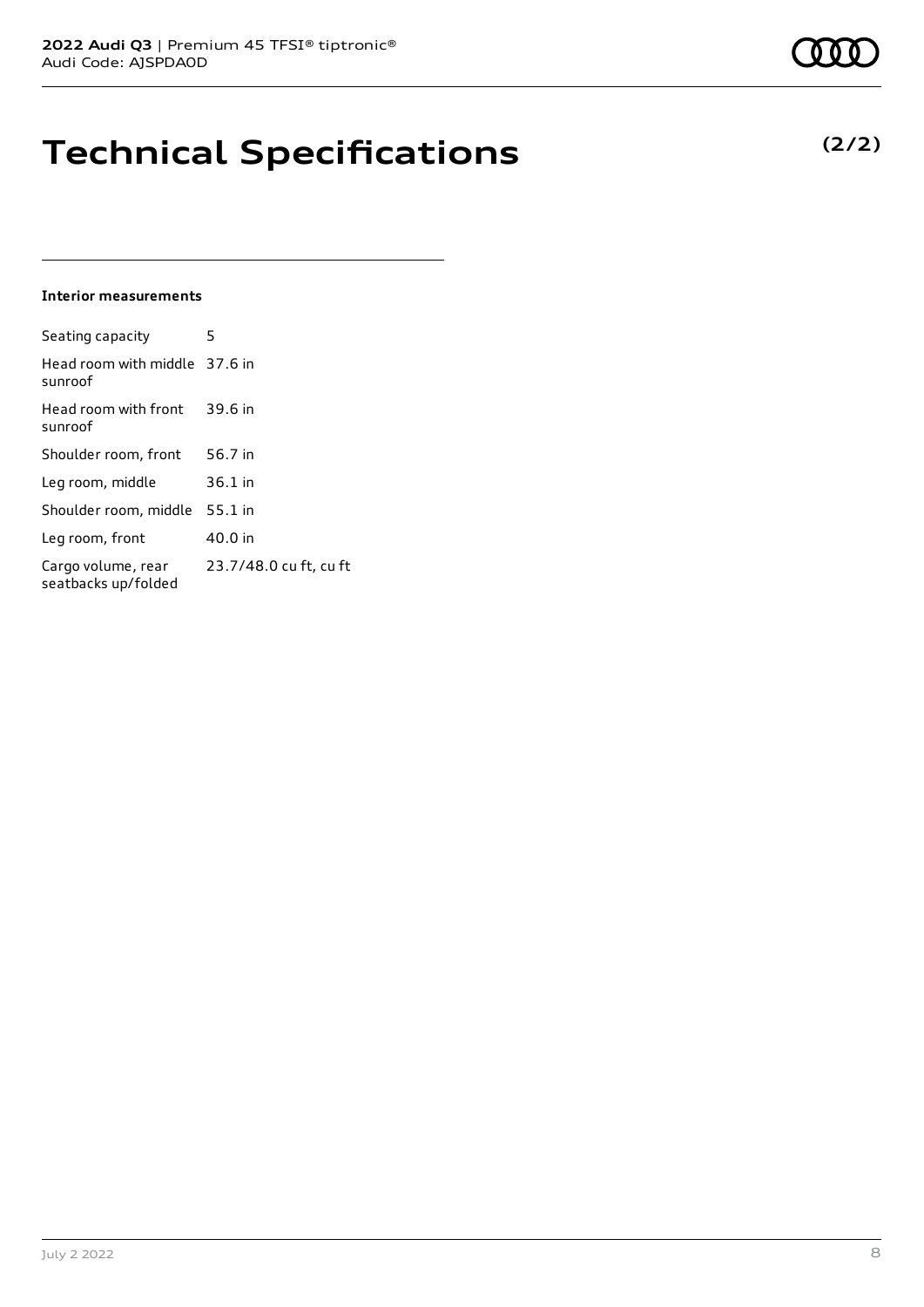### **Consumption- and emission**

#### **Consumption by NEDC**

| urban       | $21$ mpg |
|-------------|----------|
| extra-urban | 28 mpg   |
| combined    | 24 mpg   |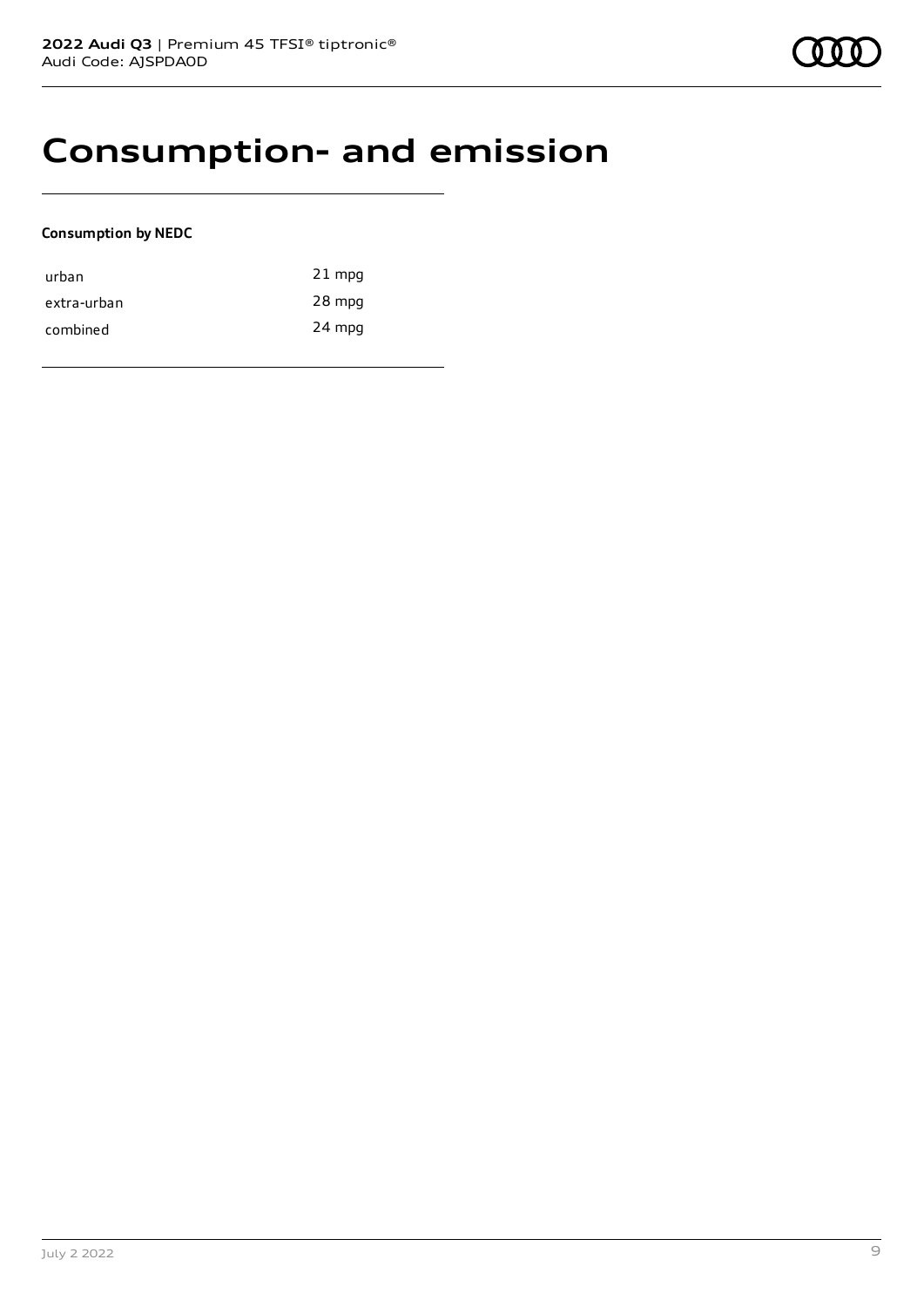

### **Contact**

Dealer **Audi Creve Coeur**

11830 Olive Blvd. 63141 Creve Coeur MO

Phone: +13143011700 FAX: 3143011738

www: [https://www.audicrevecoeur.com](https://www.audicrevecoeur.com/)